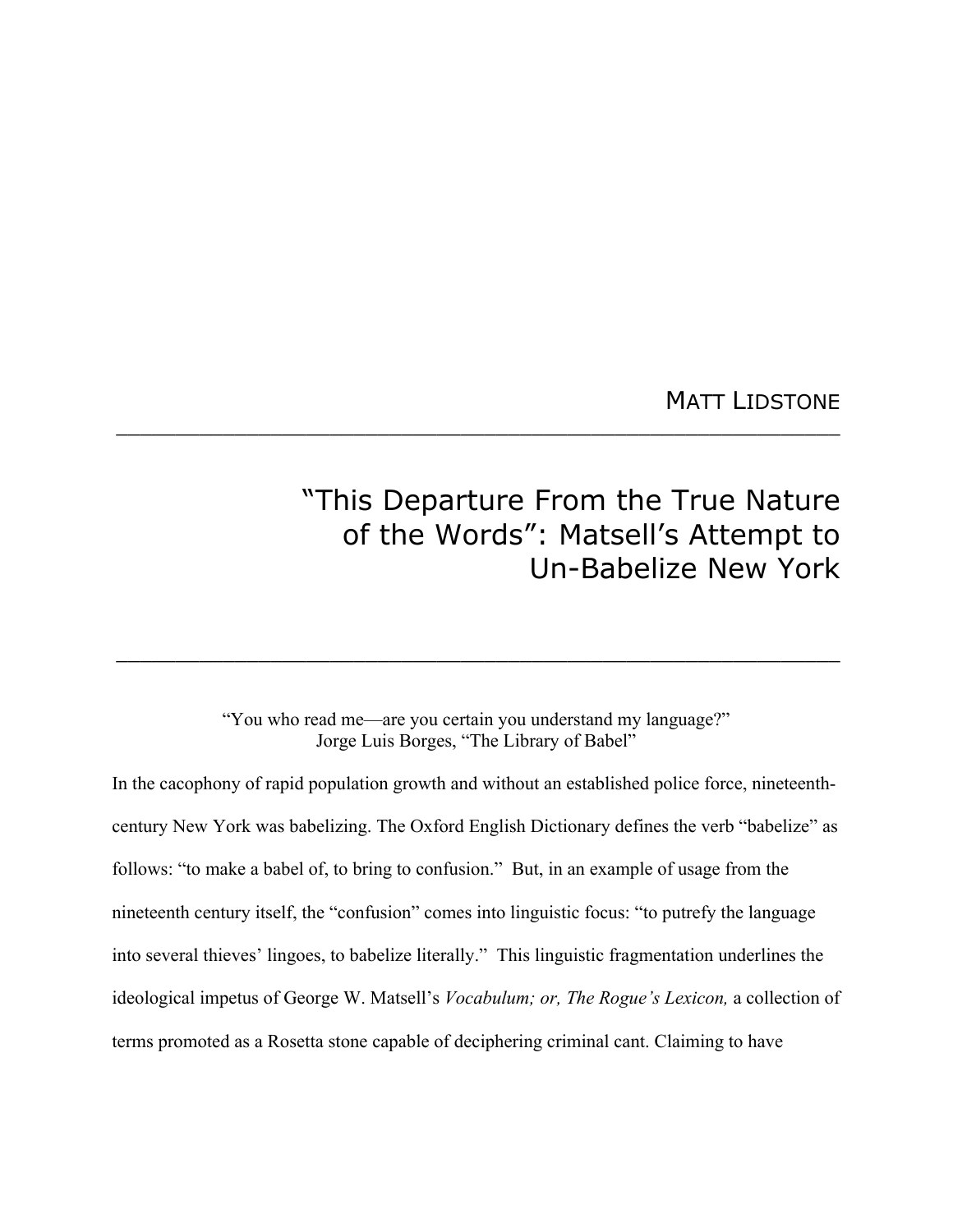singlehandedly cracked the criminal code through extensive field research, Matsell posits that the criminal element was linked by a "peculiar language" the world over (*Vocabulum* iv); the *Lexicon* claims to have deciphered this language, a reconstruction of the Tower of Babel.

In the time leading up to the publication in 1859 of Matsell's *Vocabulum*, New York was "growing even more rapidly than London" (Coleman 90) and was becoming filled with "extensive slums" (90). These densely populated and under-policed areas provided criminals with a refuge in which they could operate in anonymity. The massive influx of immigrants, coupled with the fact that New York was "in the process of establishing a professional police force" (90), made for a chaotic period that demanded organized and decisive governance. Serving as the first Chief of Municipal Police from 1845, Matsell wrote his lexicon as a rhetorical strategy highlighting the efficacy of his force. Cast as an "invaluable" (*Vocabulum* vi) resource for officers, the *Vocabulum* claimed to offer the return to order that New York so desperately needed. Considering that there were two rival police forces operating simultaneously, Matsell's strategy seems to be an exercise in legitimation, as his force was abolished in 1857, when the state-run Metropolitan Police was officially instated.<sup>1</sup> Matsell's lexicon came out during a period in which his position had lost its official status; by claiming that he had singlehandedly penetrated the criminal mind through keen observation he tried to give lustre to his reputation and retrospective credibility to a force that had been rejected by the state whose major city he once policed. This paper explores how Matsell's work is politically invested and relies on the manipulation of various concealed sources to simplify criminality into

<sup>&</sup>lt;sup>1</sup> As Augustine E. Costello notes, "From 1845 to 1853 the Board of Aldermen had the appointment of the Patrolmen on the force, but it being impossible to discipline the force under such circumstances, the legislature interfered, and designated the Mayor, Recorder and City Judge as a commission. In 1857 the State legislature passed what is known as the Metropolitan Police Act" (*Protectors* 101).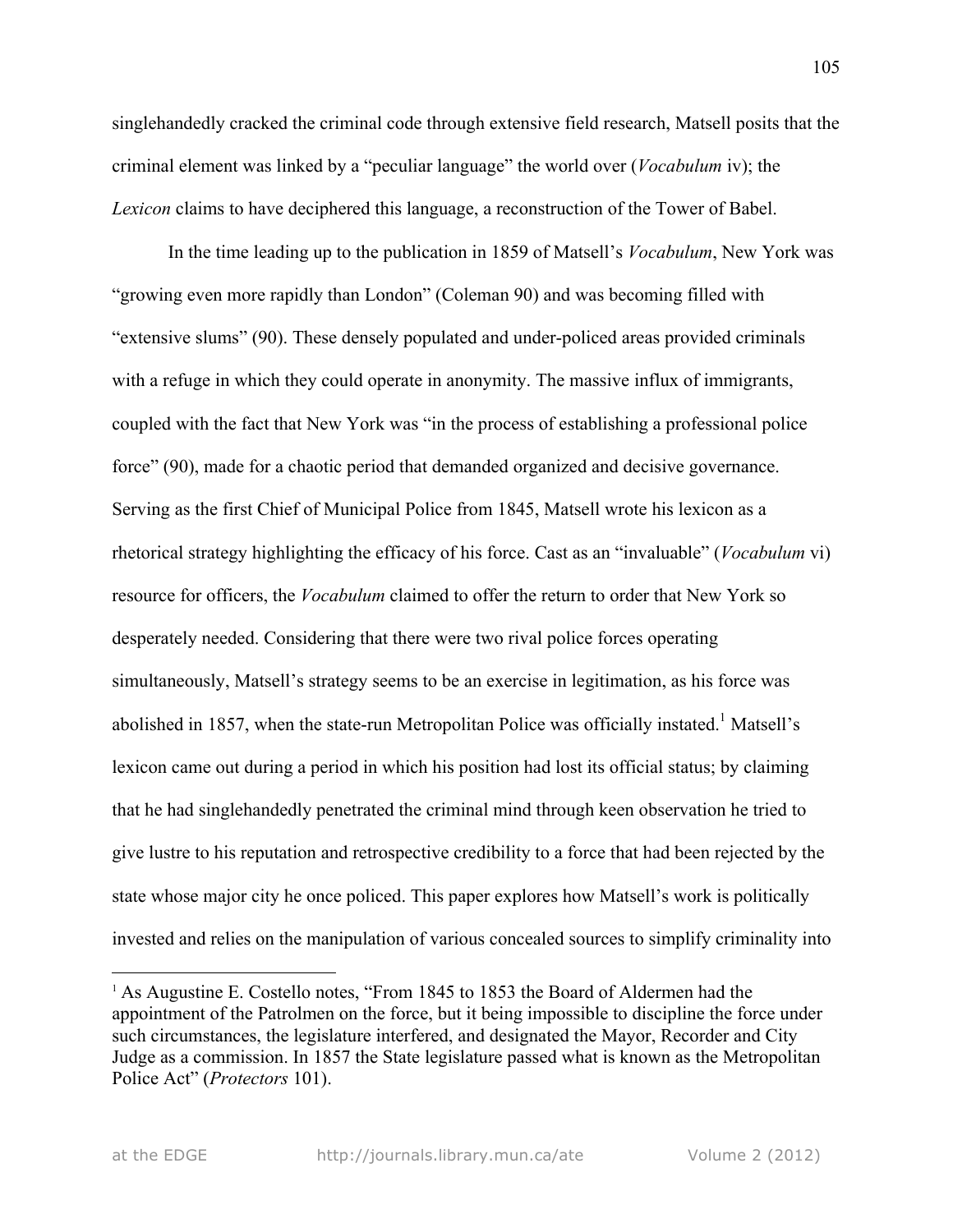a workable and policeable element. Matsell claimed to have translated the language of a class of people; by exploring examples of nineteenth-century literary constructions of the city and their allusions to Babel I outline how these literary works view civil disorder and incommunicability as inseparable. By analyzing Jacques Derrida's work on Babelization and the inefficacy of translation, I offer a theoretical framework that undermines Matsell's criminal lexicon. The juxtaposition of nineteenth-century literary allusion and Derrida's meditations on the nature of language allows me to underline Matsell's exploitation of the connection between civil order and a harmonious language; the Derridean examinations of language expose the insufficiency of any translation and point toward politically ulterior motivations behind Matsell's criminal lexicon.

#### A TRANSLATION OF BIBLICAL PROPORTIONS

Crime was rampant in Matsell's overpopulated New York, as shown by Augustine Costello in *Our Police Protectors*: "The city had become greatly demoralized. During the civil strife of the Police, the repression of crime had been neglected. Gangs of rowdies had organized whose purposes were disorder and plunder" (101). The Police force was in disarray and unequipped to combat the rapid increase in population: "With a population of eight hundred and twenty thousand, and rapidly increasing," Costello writes, "the force numbered but one hundred and fifty seven more than when the population was three hundred and fifty thousand" (144). To contain the rapid modernization of the city, Matsell deployed a rhetorical strategy that relied on a Biblical motif. *Genesis* equates peacefulness with a single language understood by all, as in the beginning "the whole earth was of one language, and of one speech" (*Genesis* 11:1). With the eradication of univocal speech came the end of tranquility, God's punishment of humanity for its hubris. "And there confound their language, that they may not understand one another's speech"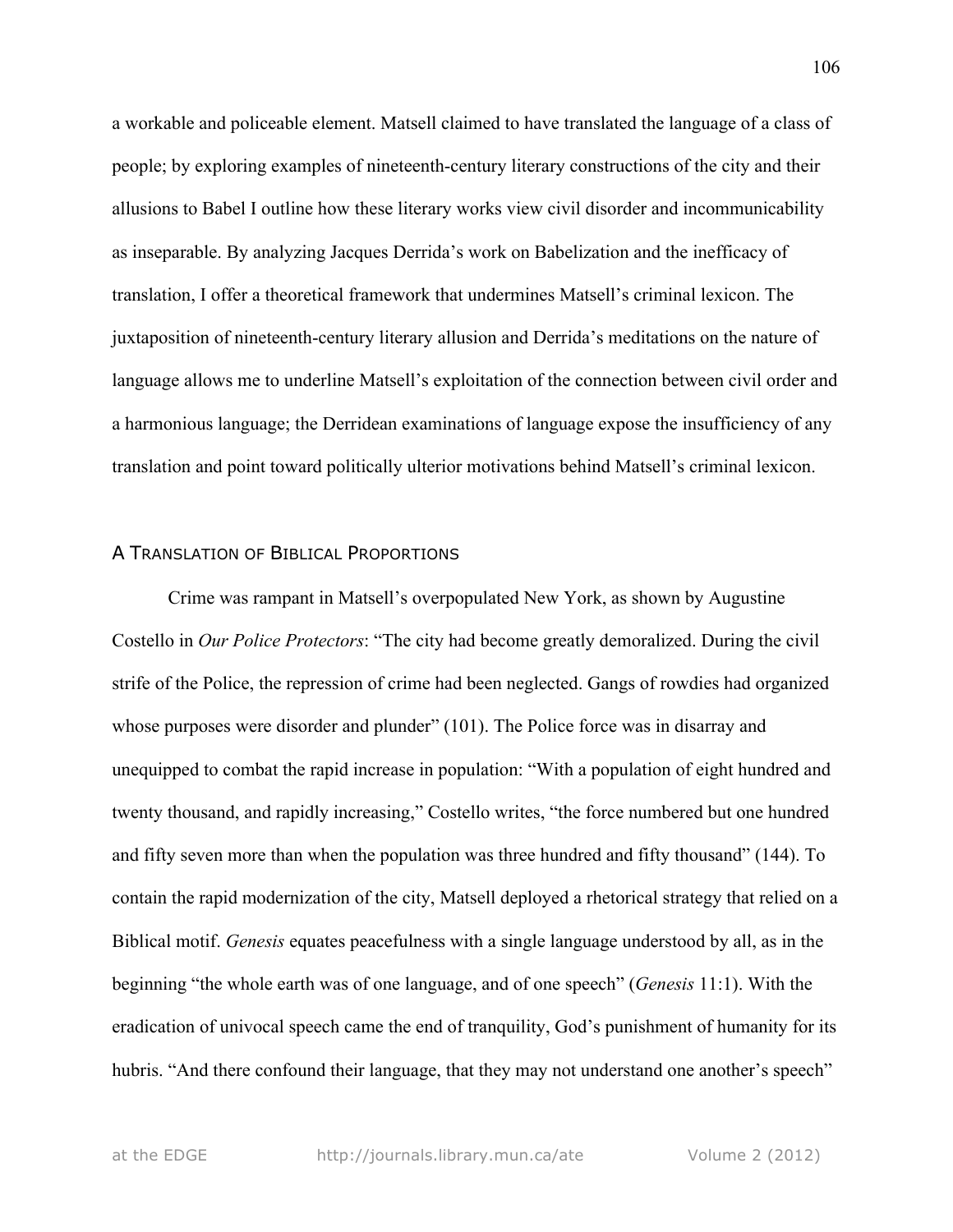(*Genesis* 11:7), spoke the Lord, thrusting confusion upon the world and thereby precipitating the fall of the hubristic Tower of Babel. As such, the Biblical image is synonymous with divine retribution and human chaos, a babble of tongues supplanting the *original* language that was the *original* word of God. Matsell's reactionary measures are allegorically linked to this mythic defamiliarization of language. Matsell's *Vocabulum* linked the criminal element through a common language, a cant composed of ancient terminologies, dead languages, and a vast array of slang terms supposedly fabricated by criminals to conceal their misdeeds from the authorities. In an effort to restore order, his compilation of the *Vocabulum* visibly reversed the toppling: ostensibly collecting the scattered rubble of a mysterious criminal language, the *Lexicon* aimed to restore civility by eliminating linguistic confusion, eliminating language barriers between the law-abiding and the law-breaking citizens. Criminals could communicate in secret through their cryptic diction; Matsell claimed to have rendered their cant transparent, shedding light on the shadow of corruption.

"Therefore is the name of it called Babel: because the Lord did there confound the language of all the earth: and from thence did the Lord scatter them abroad upon the face of all the earth" (*Genesis* 11:9): by tracing the threads of the Biblical allegory, one may illuminate Matsell's audacity. Matsell presumed to reverse the fragmentation of language and thereby to restore order, even as he claimed that the criminal language itself was a culmination of immigrant dialects: "It is a language of great antiquity, and may be dated back to the earliest days of the roving gipsy bands that infested Europe, from whom the greater portion of it has been derived" (Matsell v). In his eyes, New York had become the locus of the international criminal element. But his *Vocabulum* does not claim to return a discordant city to some former unity; rather, it serves to polarize its citizens. Those who engage in illicit behavior necessarily converse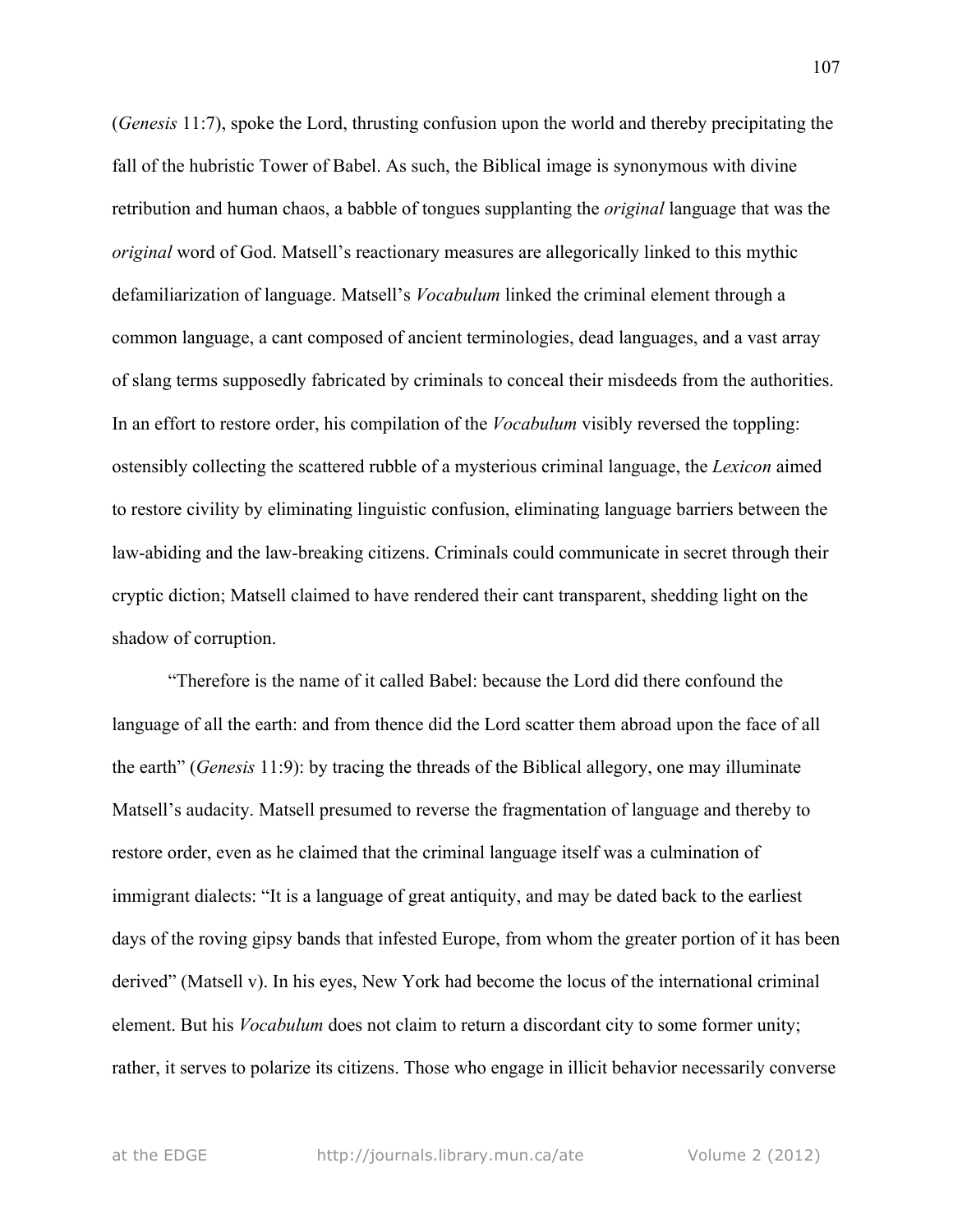in cant; those who remain within the confines of the law speak a standard American English. In "What is a 'Relevant' Translation?" Jacques Derrida begins with a self-condemning question:

> How dare one speak of translation before you who, in your vigilant awareness of the immense stakes – and not only of the fate of literature – make this sublime and impossible task your desire, your anxiety, your travail, your knowledge, and your knowing skill? ([2001] 174)

In his engagement with the Babel allegory, "Des tours de Babel," Jacques Derrida problematizes the concept of constructing a language purely based on translation. Matsell positions himself at the origin, as having direct access to pure signification within a foreign tongue: "In giving his name, in giving all names, the father would be at the origin of language, and that power would belong by right to God the father. And the name of God the father would be the name of the origin of tongues" ([2007] 193). First, Matsell's proposition represents cant as a pure and monolithic entity, a language used consistently by its users the world over. Secondly, he claims to have reformulated it into a clearly visible standard American English equivalent*.* The transference of meaning here not only claims to have translated a perplexing patois designed to elude police detection, but also forcefully positions the criminal element as a foreign and separate entity that operates outside of the linguistic confines of legitimate society. The *Vocabulum* is thus a rhetorical artifact more than an anthropological effort to understand a sect that operates within civil structure. It is a fear tactic, politically motivated—braggadocio on the part of a man vying for legitimization in a city so recently torn between two competing police forces.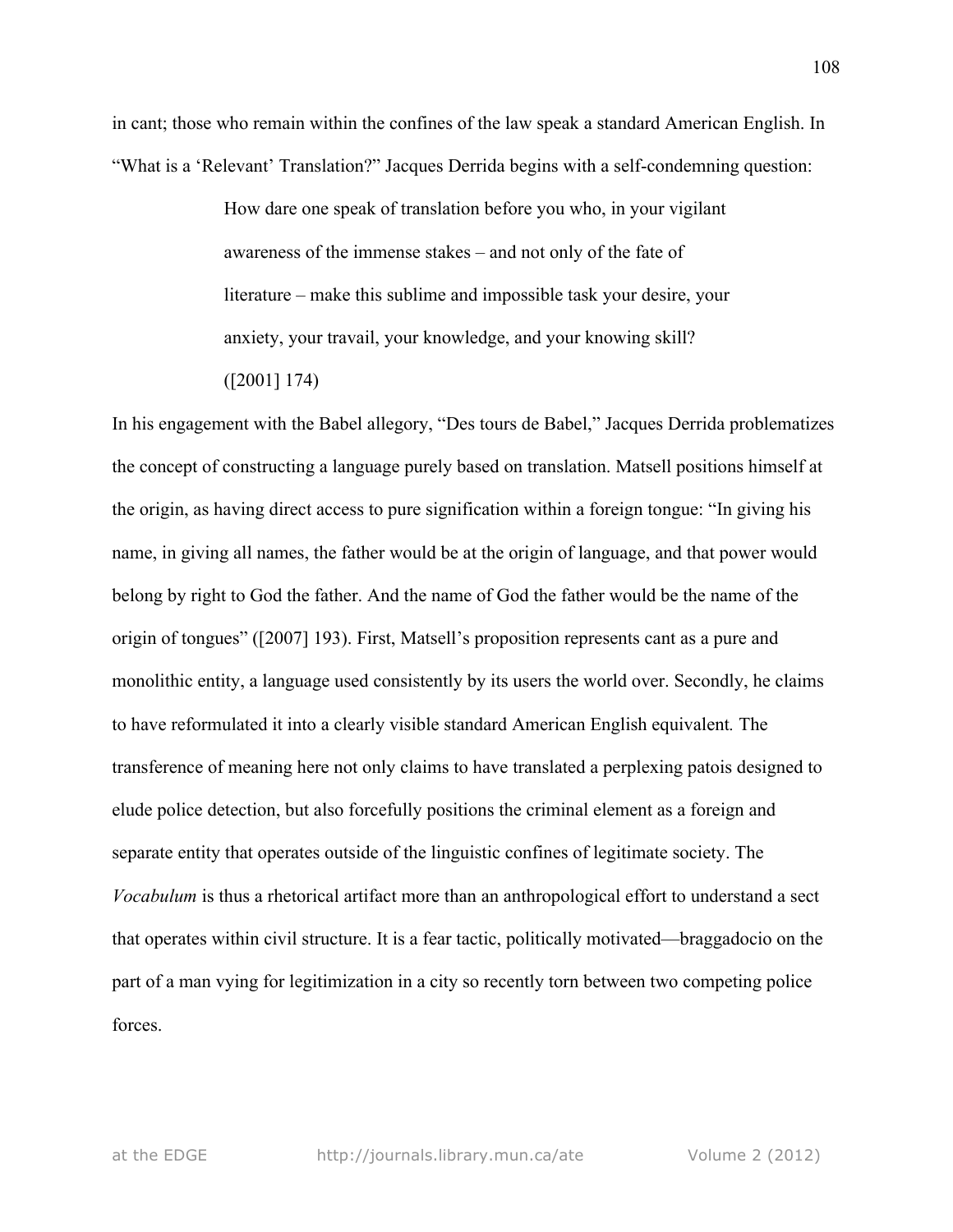Derrida elaborates on the audacity of pure translation claims, and asserts that any language is structural, or more appropriately, *structured*. Language, for Derrida, relies on inconsistency and multiplicity for the transmission of meaning:

> The 'tower of Babel' does not merely figure the irreducible multiplicity of tongues; it exhibits an incompletion, the impossibility of finishing, of totalizing, of saturating, of completing something on the order of edification, architectural construction, system, and architectonics. (191)

Derrida posits that language itself, represented here by the unfinished tower of Babel, is necessarily beyond reduction, that it is an "irreducible multiplicity" that allows only for the momentary gesture toward meaning. The incompletion is the virtue of language that points toward that which cannot be expressed—the end of language, and simultaneously, the end of meaning. With the *Vocabulum*, paraded as a daguerrotype of a criminal Esperanto, Matsell claims to have completed the structure, totalizing it within a dictionary. It is more apt to say that Matsell was the origin of a fallacious tongue, the *Lexicon* being the product of his own malfeasance: a babelization of legitimate linguistic observations reconfigured into the appearance of a total structure.

To translate meaning within a single language is to paraphrase; to claim that a language has been exhaustively surveyed and appropriated is deliberately reductive. As Matsell states in his introduction to the *Lexicon*, he has "arrived at as high a degree of perfection as is now attainable" (Matsell vi), a bold assertion that the continuation of his efforts—albeit "no mean undertaking" (iv)—will eventually arrive at a totalizing linguistic construction that exposes the true nature of criminal motive and behavior. As Derrida notes, compiling lexical data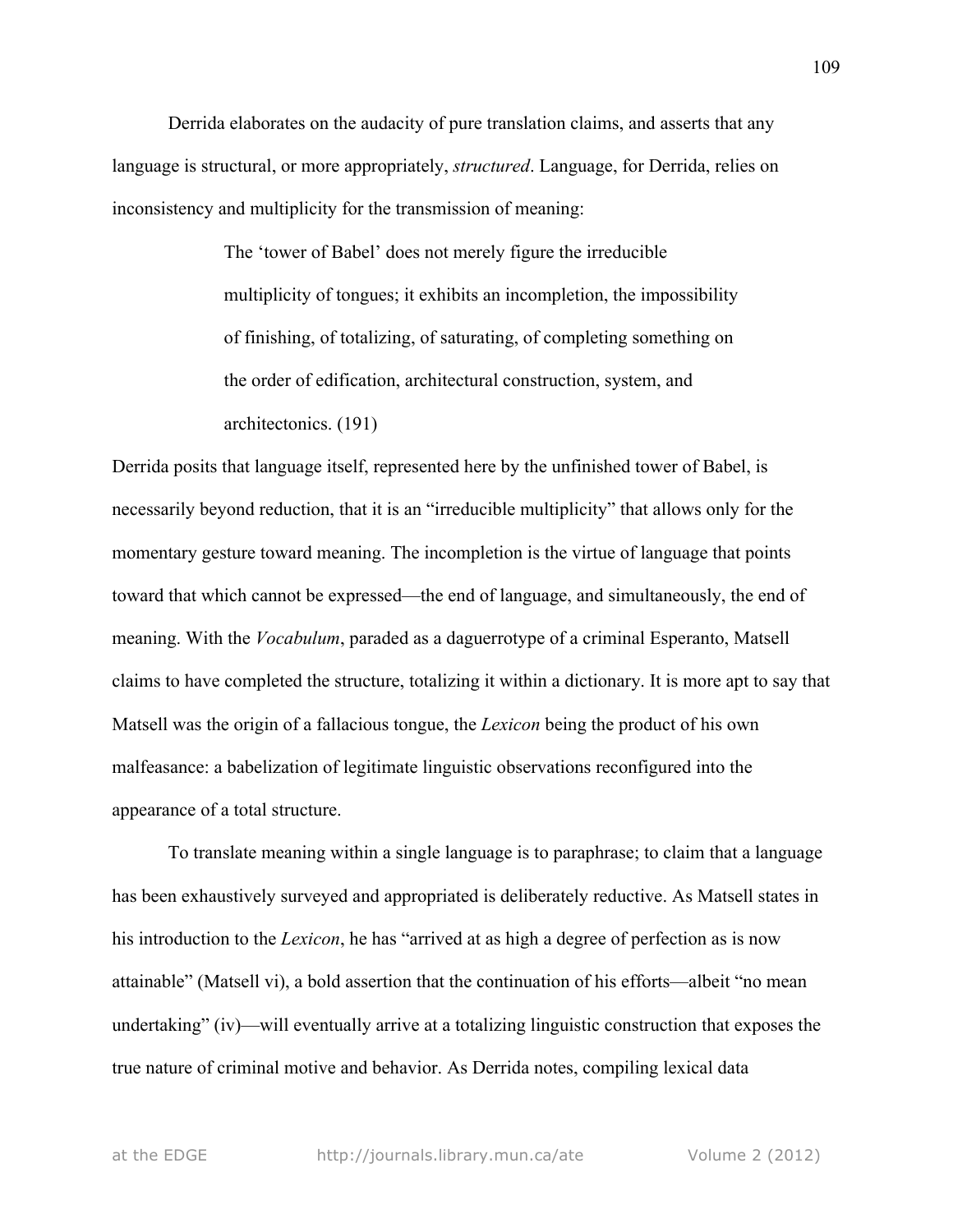comments, explains, paraphrases, but does not translate. At best it sketches an analysis by dividing the equivocation into two words at the point where confusion was gathered in potential, in all its potential, in the internal translation, if one can say that, that is at work on the word in the so-called original tongue. (Derrida [2007] 197)

Matsell's seemingly objective and empirical compilations are calculated to demonize the canters: the lion's share of the entries relate to criminal activity and financial and salacious concerns. Ignoring his own assertion that many of these words had bled into the *decent* public sphere ("It is not unusual to see them in the messages of presidents and governors" (Matsell v)), the language alone could not circumscribe a class of person; his efforts merely misconstrue various existing slang dictionaries in an effort to typify criminality. Compilers of the slang dictionaries assume that his own tongue is original and pure, untinged by criminal leanings, and then he further confuses the criminal cant expressions by appealing to them in standard American English, grafting his own bias into the various 'definitions'. Although the *Lexicon* claims to be the product of a "personal study among first-class thieves" (Matsell vi), according to Julie Coleman more than "two-thirds [of the entries] had been listed in earlier dictionaries" (Coleman 92), although Matsell often "abbreviated [the original definitions] beyond recognition" (92). In her exploration of the evolution of slang dictionaries, Coleman asserts that Matsell mined existing dictionaries for specific criminally tinged terminologies: "by selecting terms according to meaning […] Mastell shaped his sources into what appears to be a more focused glossary of criminal language and interests" (96). The *Vocabulum* is a politically invested fabrication that claims to be empirical and neutral.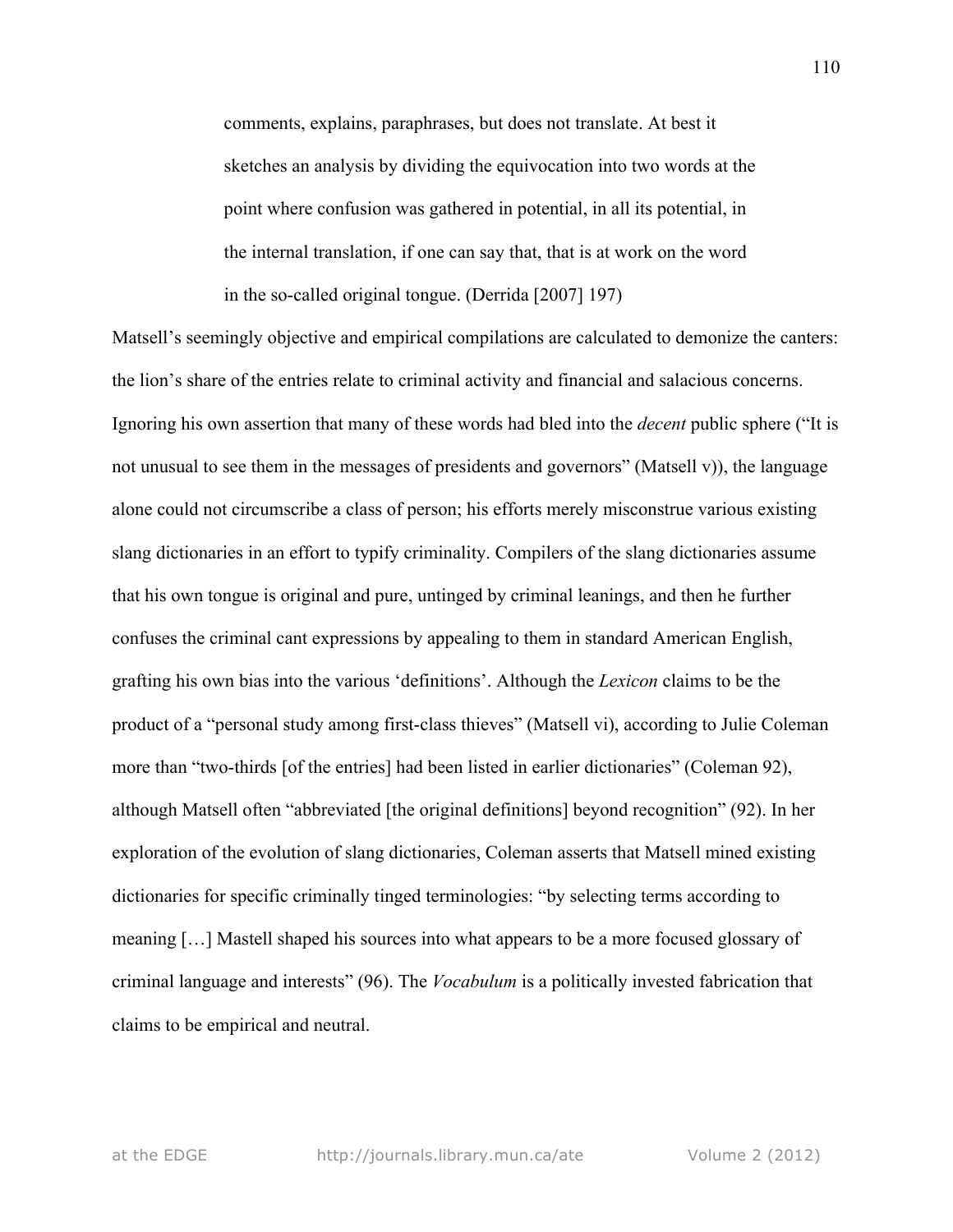#### A CACOPHONOUS LITERATURE REVIEW

Matsell's efforts originate from the ideological position that civil disorder is somehow linked to a loss of univocal language. His beliefs, however specious, were widely shared: writing by Matsell's contemporaries echoes the Babel trope, and compares moral decline to the Biblical allegory. In *How the Other Half Lives*, Jacob Riis describes the din of the city streets as follows: "Pushing, struggling, babbling, and shouting in foreign tongues, a veritable Babel of confusion. An English word falls upon the ear almost with a sense of shock, as something unexpected and strange" (70). In describing the "endless panorama of the tenements," Riis evokes the Biblical tower: having already linked poverty and criminal behavior, he furthermore insinuates that the largest portion of the criminal poor is of foreign origin. Blaming immigrant intrusion into the city and its consequent overpopulation, Riis discovers a Matsellian source of criminal education for the New York tough—flash:

> his inordinate vanity makes him forget all fear or caution in the desire to distinguish himself before his fellows, a result of his swallowing all the flash literature and penny-dreadfuls he can beg, borrow, or steal—and there is never any lack of them—and of the strongly dramatic element in his nature that is nursed by such a diet into rank and morbid growth. He is a queer bundle of contradictions at all times. (126)

Riis elaborates on the language binary that underlines the perception of the criminal element: it is not only primarily foreign and unintelligible ("an English word falls upon the ear almost with a sense of shock"), but is further complicated by the inclusion of cant, or what Matsell refers to as "a language peculiarly [the rogue's] own, which is understood and spoken by them no matter what their dialect" (Matsell iii). This manipulation of words is purported to inculcate criminal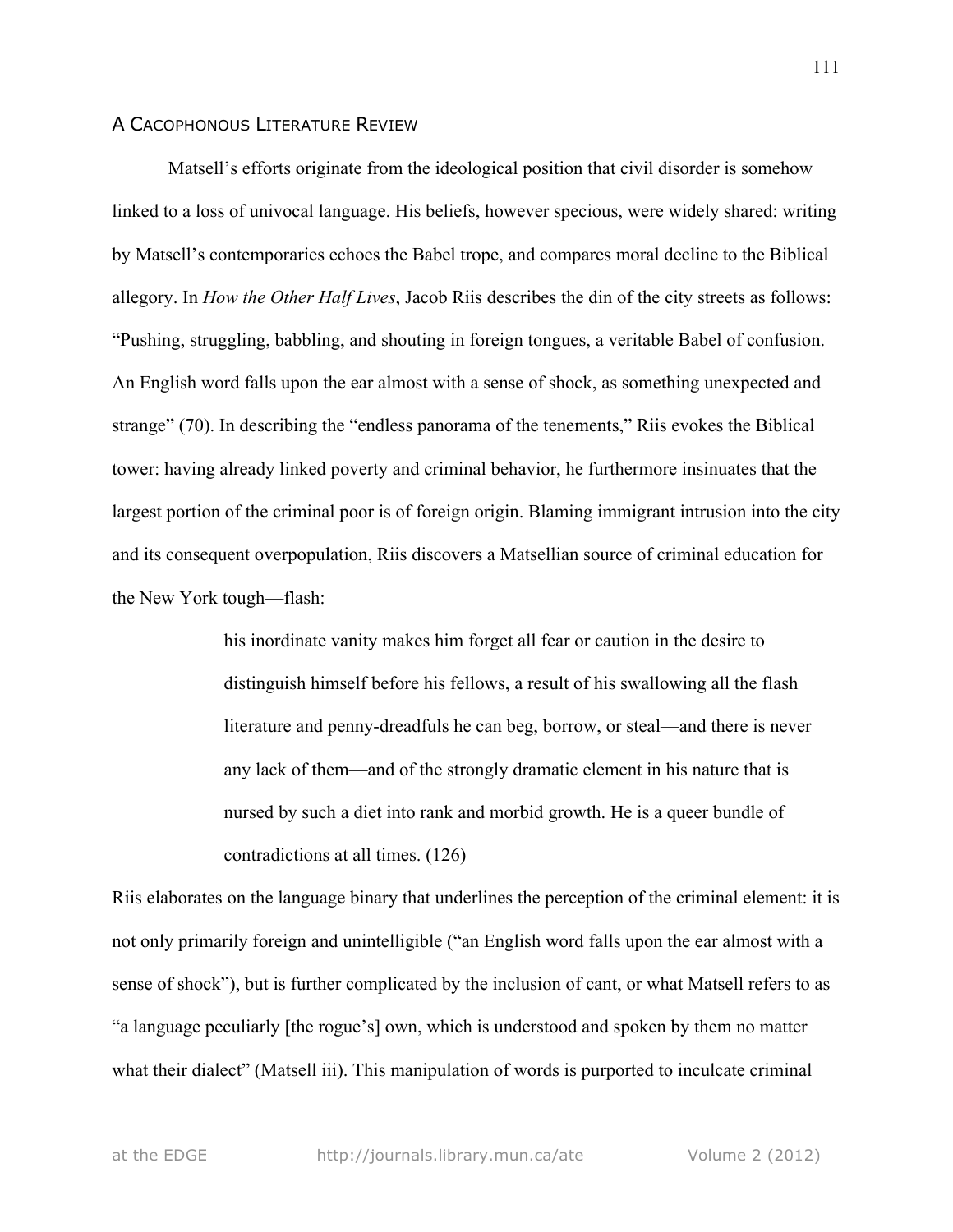attitudes in the young, nurturing nascent evil desires that are laid out in detail within the pages of sensationalized criminal literature. Aside from the fact that Matsell himself published and pushed such tabloid flash—he published the *National Police Gazette*, "a tabloid newspaper" (*History* 90)—the concept of a single language begins to collapse: how is it that all of these impoverished young rogues are literate and that these penny-dreadfuls are accessible to all immigrant divisions within the criminal world in spite of their linguistic differences?

In *Letters from New York*, Lydia Maria Child reiterates the Biblical allusion as she refers to the city as "this great Babel of misery and crime" (Child 94), and continues with a linguistically tinged metaphorical elaboration of her desire for humanity to aspire to divine benevolence. Unlike Riis, Child does not couple malevolence with a foreign tongue; instead she characterizes all language as a departure from the original words of God. Here, language expresses human confusion, and her desire for clarity simply echoes her demand for compassion, as she implores her readers to "be true to the world. Benevolence, like music, is a universal language. It cannot freely utter itself in dialects" (81). The "universal language" is no longer misappropriated as a reductive methodology for class demarcation among the criminal element. Instead, the only truly universal language is benevolence. Through Child's lens, mankind's Babelization occurs when language is misused to obscure the Christian charity. "Not against any form, or phrase, do I enter a protest; but only against its unmeaning use…'The man who claims to speak as books enable, as synods use, as fashion guides, or as interest commands, babbles. Let him hush"" (80): "to speak ... as interest commands" aptly describes Matsell's construction of an "authoritative" lexicon by obscuring his sources and altering definitions to demonize a class of people. As Child seems to suggest, the babble at hand in the *Vocabulum* is strictly Matsell's, and not that of some foreign, parasitic element. Child's concept of a return to order among the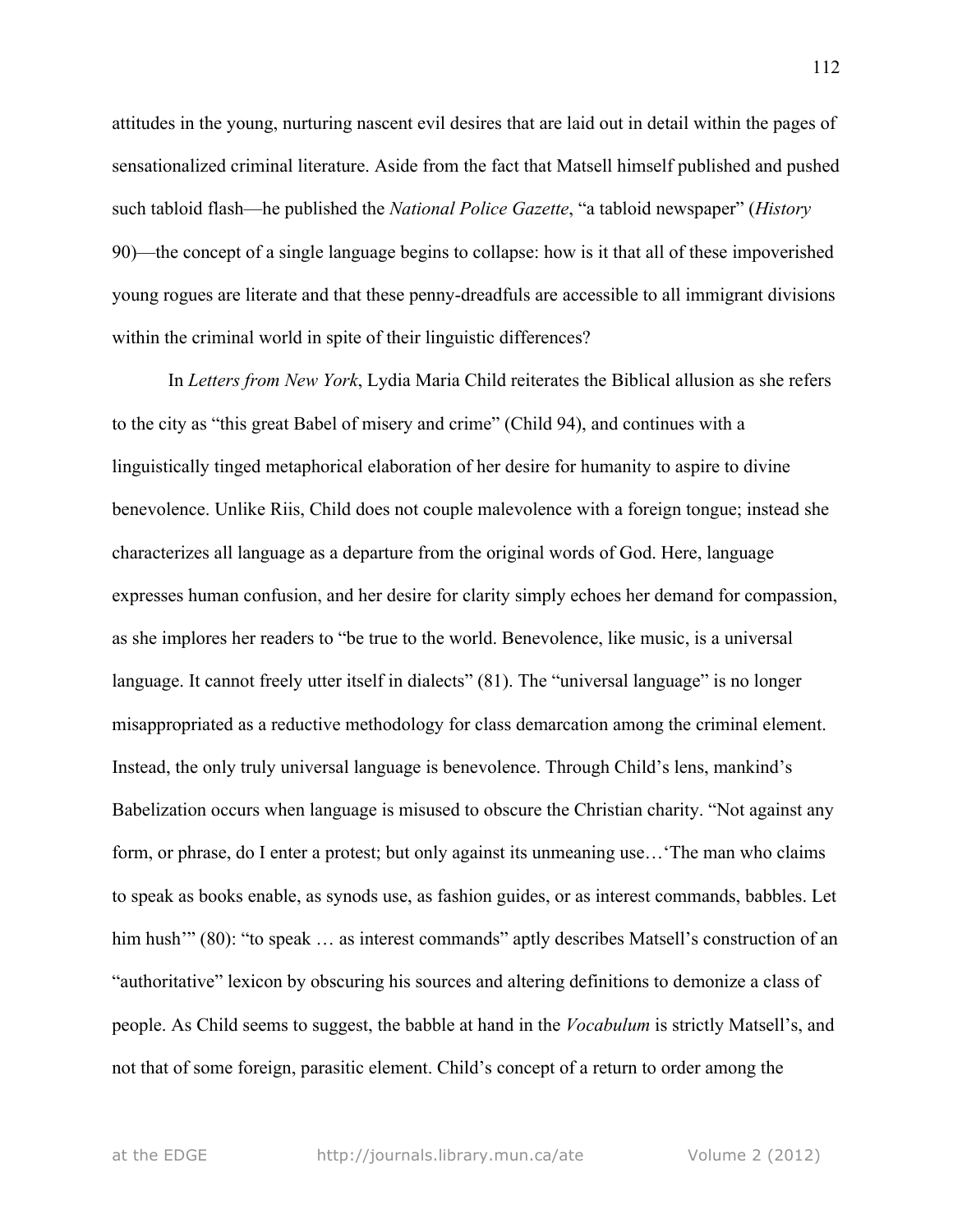languages is a metaphorical demand for harmony among seemingly discordant social behaviors and an eradication of the many injustices she encounters in her travels around the city. She warns of the dangerous potential of language, its nefarious design and duplicitous nature:

> Politeness is but a parrot mockery of her heavenly tones, which the world lisps and stammers, to imitate, as best she can, the pure language known to us only in beautiful fragments. Not through copy shall the fair original ever be restored. (80)

As she suggests, all language vainly attempts to access pure conceptual meaning, here related to the divine presence of God. In repeating and reconstructing carefully collected words and coupling them with specious definitions, Matsell creates deception: a copy through which no original can be restored as it never truly existed. In his efforts to interpret others (whom he perceives to be of a lower social caste), Matsell becomes what Child refers to as a self-listening man, one who ignores the reality of his surroundings in a selfish effort to reconstruct the world in his own, self-serving image. Child demands that all look beyond the babble of man, "as reason and understanding lie beyond the access of human language. They are the hieroglyphics of angels, loved by all men for the beauty of their character, though few can decypher even fragments of their meaning" (167). Child removes "reason and understanding" from the grasp of human language, responding to the Derridean assertion that pure meaning can never be attained through a language manufactured by human minds.

Herman Melville's *Pierre* showcases a much less hopeful view of city life: Pierre's transition into the city exposes a babel of moral degradation that ultimately contributes to the debasement of his own character and culminates in his eventual suicide. The novel deploys the Babel allusion when Pierre enters the police watch-house. A tower visible from the city streets,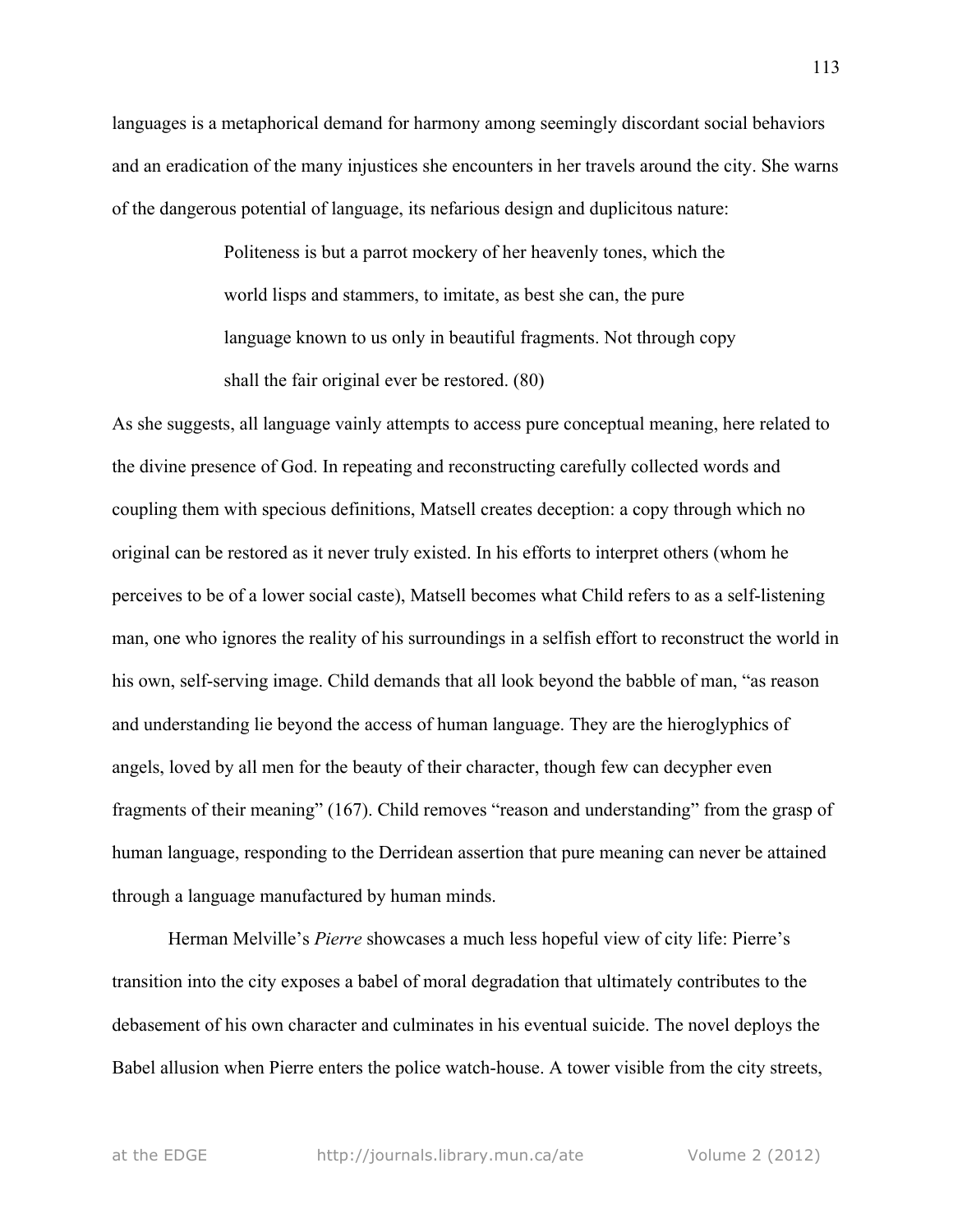the watch-house is a symbol of order, both containing the criminal element and representing the omniscient gaze of police protection. But "entering the watch-house fill[s] [Pierre] with inexpressible horror and fury" (Melville 240), not the reassurance that the tower implies. "On all sides were heard drunken male and female voices, in English, French, Spanish, and Portuguese, interlarded now and then, with the foulest of all human lingoes, that dialect of sin and death, known as the Cant language, or Flash" (240): the watch-house that seemingly promises unity instead conceals its own internal babel. The violent sound from within the tower is described as a grotesque amalgamation of languages and dialects, the worst of all being the duplicitous Cant of thieves. The passage operates on two symbolic levels: as a symbol of unification and police presence, the watch-house obfuscates the general disarray of the city streets; echoing Matsell, the babelization of language within the watch-house is a sign of the illicit behavior there (especially given the evocation of the secret dialect of Flash). Ironically, the police concentrate this linguistic confusion in a place identified with their own authority. Language becomes the fulcrum on which order and disorder tilt. Civil disorder is again linked to the absence of pure meaning. Thus, the prison becomes "this combined babel of persons and voices" (240), an original language mutilated by immoral behavior. Furthermore, Melville's reference to "words and phrases unrepeatable in God's sunlight" (240) is the novel's only elaboration on the linguistic content, harkening back to Child's idea of an original and divine language obscured by mankind's deplorable behavior. Melville's metaphor facilitates Matsell's propaganda—the purported connection between language dissimulation and civic disarray. The degradation of language is coupled with a degradation of moral character.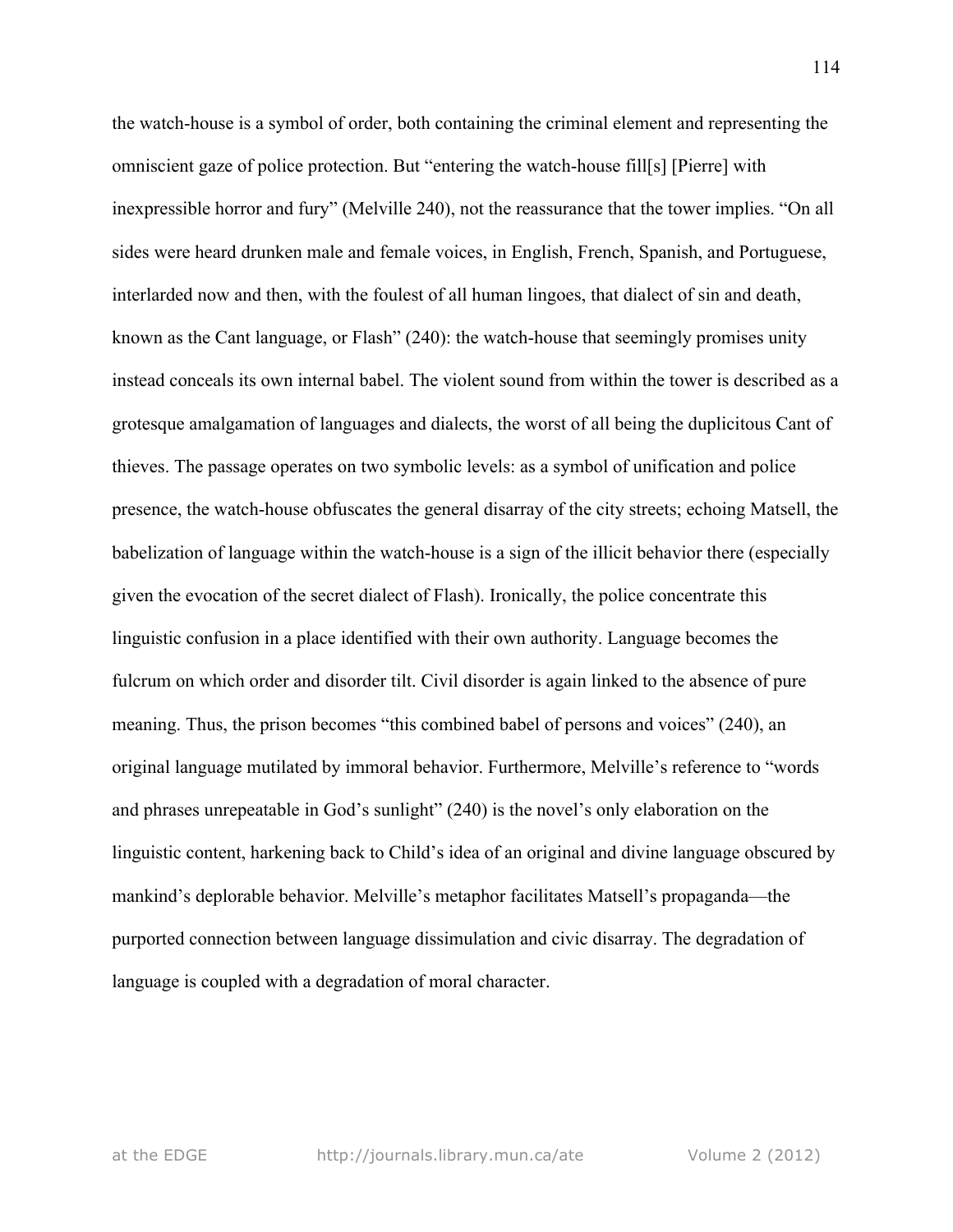### THE IRREDUCIBLE DIFFICULTY OF TRANSLATION

Derrida's explication of the misuse of the Babel symbol and his remarks on the inadequacy of translation underline the need for a hypothetical linguistic configuration:

> Telling at least of the inadequation of one tongue to another, of one place in the encyclopedia to another, of language to itself and to meaning, and so forth, [Babel] also tells of the need for figuration, for myth, for tropes, for twists and turns, for translation inadequate to compensate for that which multiplicity denies us. (Derrida [2007] 191)

Faced with an influx of immigrants, New York was in the midst of overpopulation, and a subsequent insurgence of crime seemingly uncontrollable by legal efforts. Matsell boasted that he discovered, through scrupulous research, a way not only to determine if one was a criminal, but also to comprehend criminal behavior. Derrida's "Des tours de Babel" emphasizes that we depend on inadequate terms in order to structure language and to make it easily understandable, since the infinite multiplicity of meaning denies a totalizing language; Matsell, on the other hand, totalizes a language by relating it to specific human character. He suggests that immoral behavior is accompanied by a singular yet duplicitous cant that transcends the limitations of all other human languages, somehow crossing geographic borders and achieving what all other linguistic efforts have failed to do: remain static and transparent. Derrida warns against this with the caveat that "one should never pass over in silence the question of the tongue in which the question of the tongue is raised and into which a discourse on translation is translated" (Derrida 192). In describing the difficulties confronting earlier American policemen as they tried to collect and use the cant language, Matsell betrays the shortcomings of his own task: "there being no standard they [have been] unable to do so understandingly and each one [has given] to the words the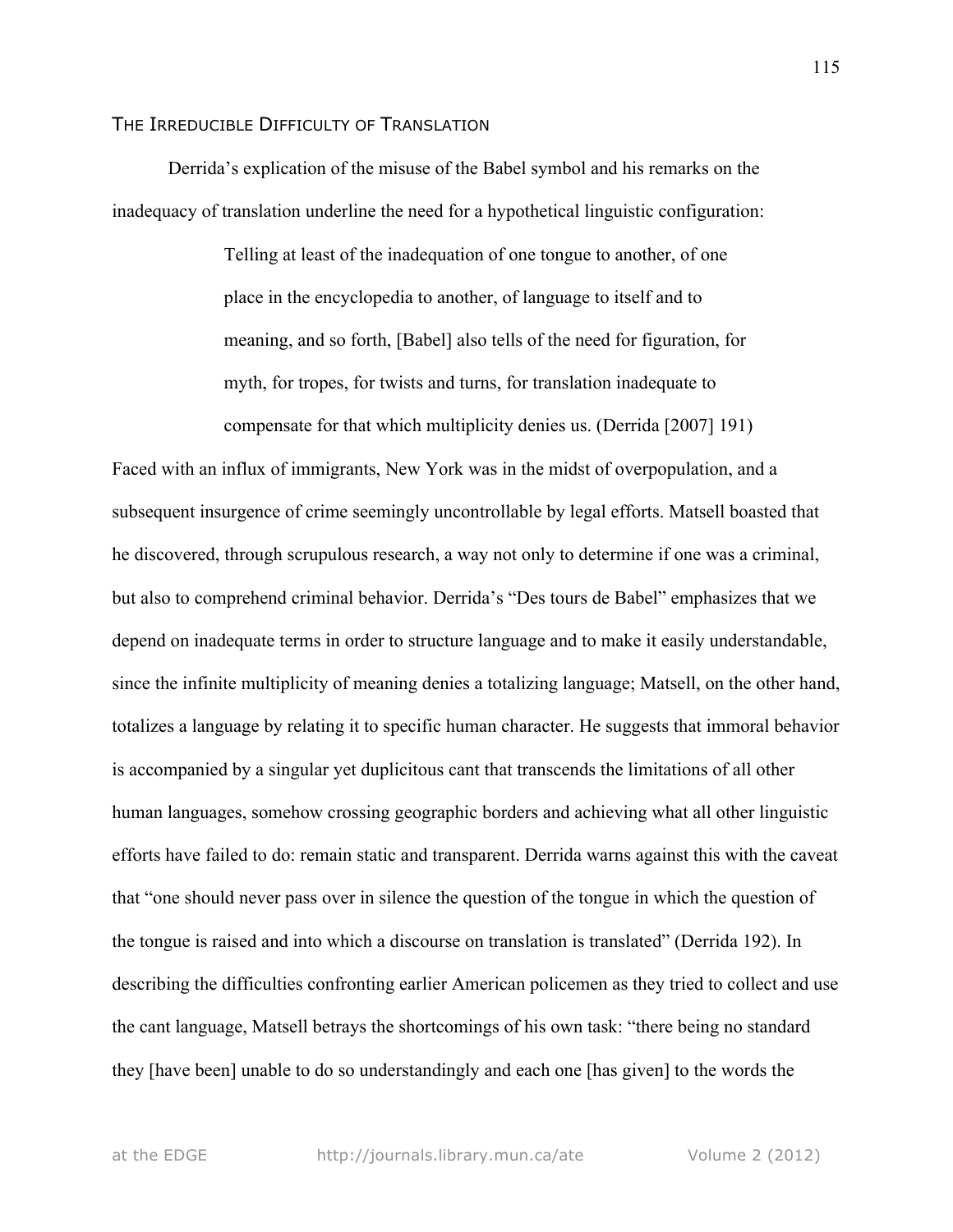corrupted sense in which he received it" (Matsell vi). Matsell's description of vain efforts to collect and render comprehensible the thieves' dialect is closely aligned with the Derridean explanation of language, in that all efforts to elucidate meaning of words through other words necessarily corrupt and further complicate any original efforts to access pure and intended meaning. The language characterized by Matsell as a complete document of a global criminal culture must be static and transparent in order to facilitate the construction of his lexicon. Ironically, such cant is implicitly intended to deceive, and is therefore opposed to the elaborative intent of expressive language. Not only does Matsell claim to have documented a language *in toto*, he claims to have captured its meaning, and furthermore, reconfigured it to make it accessible *in another language*.

The three literary texts discussed above share the desire for linguistic transparency and link linguistic opaqueness to urban experience. Matsell expresses a desire to return order to a chaotic city by translating its criminal jargon. But Matsell differentiates between common linguistic usage and the bastardized language that belongs to the unlawful citizen: his is not a desire to unite, but to demarcate the problematic element by their misuse of language, heavily influenced by the recurring association between crime and the city's growing immigrant population. Immigrants arrive with a different dialect and language by virtue of their foreign origin. What complicates Matsell's claims is the manner in which he arrived at his lexical assertion. As documented in Coleman's *History of Cant and Slang Languages*, the majority of his terminologies were directly lifted from other sources, primarily the *Lexicon Balatronicum*:

> Assuming that the *Lexicon* was the main source, Matsell adopted considerably more terms for crime & dishonesty, law & order, body & health, and artefacts and money than we would expect from a

at the EDGE http://journals.library.mun.ca/ate Volume 2 (2012)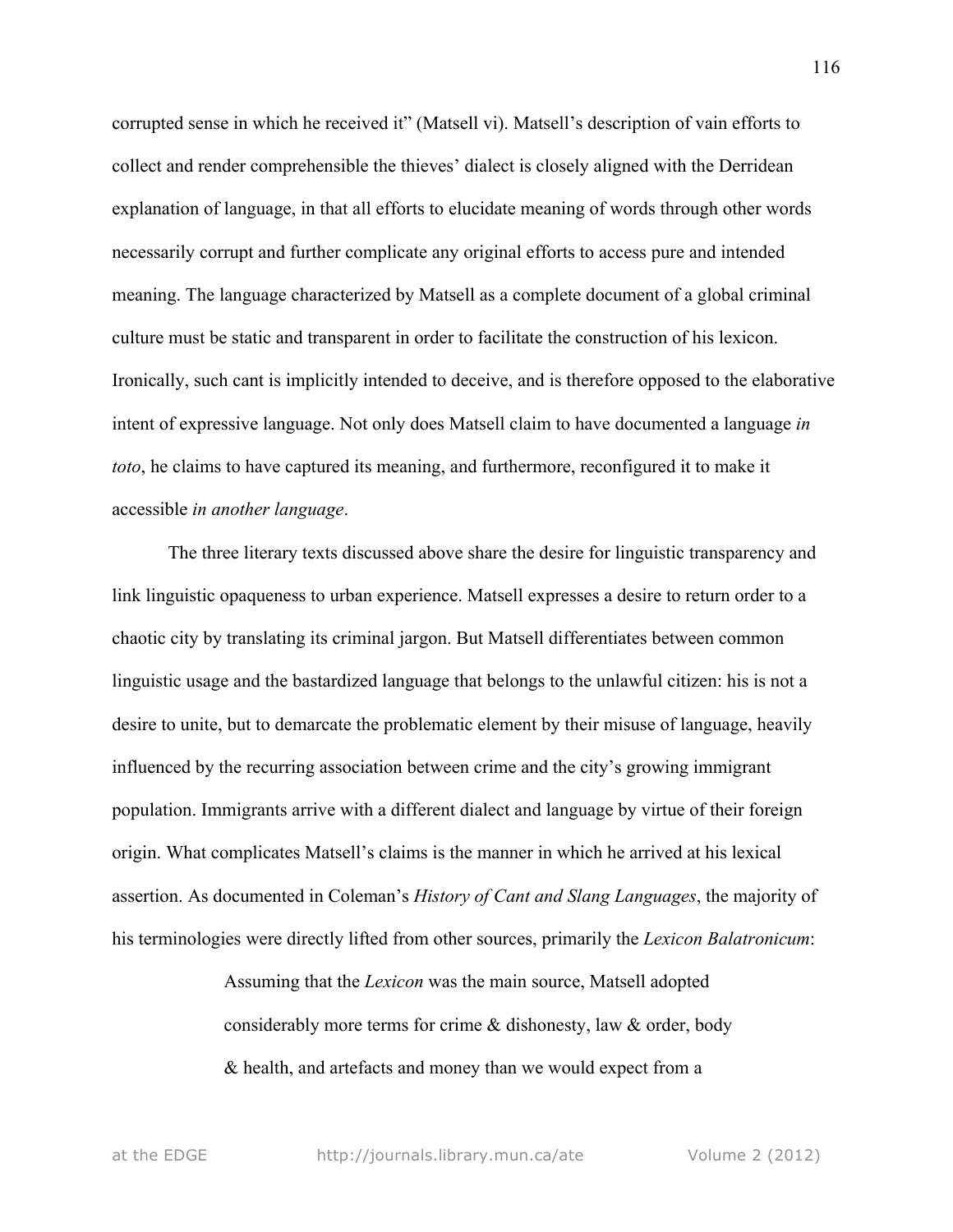random sample. . . . By selecting terms according to meaning from the *Lexicon*, Matsell shaped his sources into what appears to be a more focused glossary of criminal language and interests. (Coleman 96)

Matsell's entries can be traced back to other slang dictionaries, a circumstance that explodes his claim to have undertaken extensive field work. Furthermore, his obfuscation of the original dictionary entries not only shows a desire to conceal his source material but also complicates the project's intent: to serve as a complete and transparent guide for New York citizens to aid in detecting and avoiding criminals. Instead of achieving the tranquil univocity evoked in the image of the Babel tower before its fall, Matsell has further babelized existing babelizations, creating a false language from the fragments of other fragmented slang utterances. In the instances where Matsell's entries appear to be original and untraceable to a prior source, they are often coupled with a verbose anecdote that places the particular example in the realm of irreproducible specificity, as shown in the entry for "Confidence Man": " . . . he wakes up out of his 'brown study,' and finds himself, in lieu of his fine expectations, in possession of a turnip for a watch, a cigar box in place of a casket" (Matsell 21).

But this is not to say that cant did not exist in the streets of New York. William Cumming Wilde's "Notes on Thief Talk" offers a telling example of Matsell's *Vocabulum* as it functioned in New York streets. "Sitting with one of the most desperate characters that our city has produced," notes Wilde in describing an encounter with a known felon, he happens upon a copy of the *Rogue's Lexicon*. When Wilde asks if "these words [are] actually used in conversation of thieves," his interlocutor, "one of the most desperate characters that our city has produced" assures him that they are ([1890] 303). The fact that flash was in use among thieves is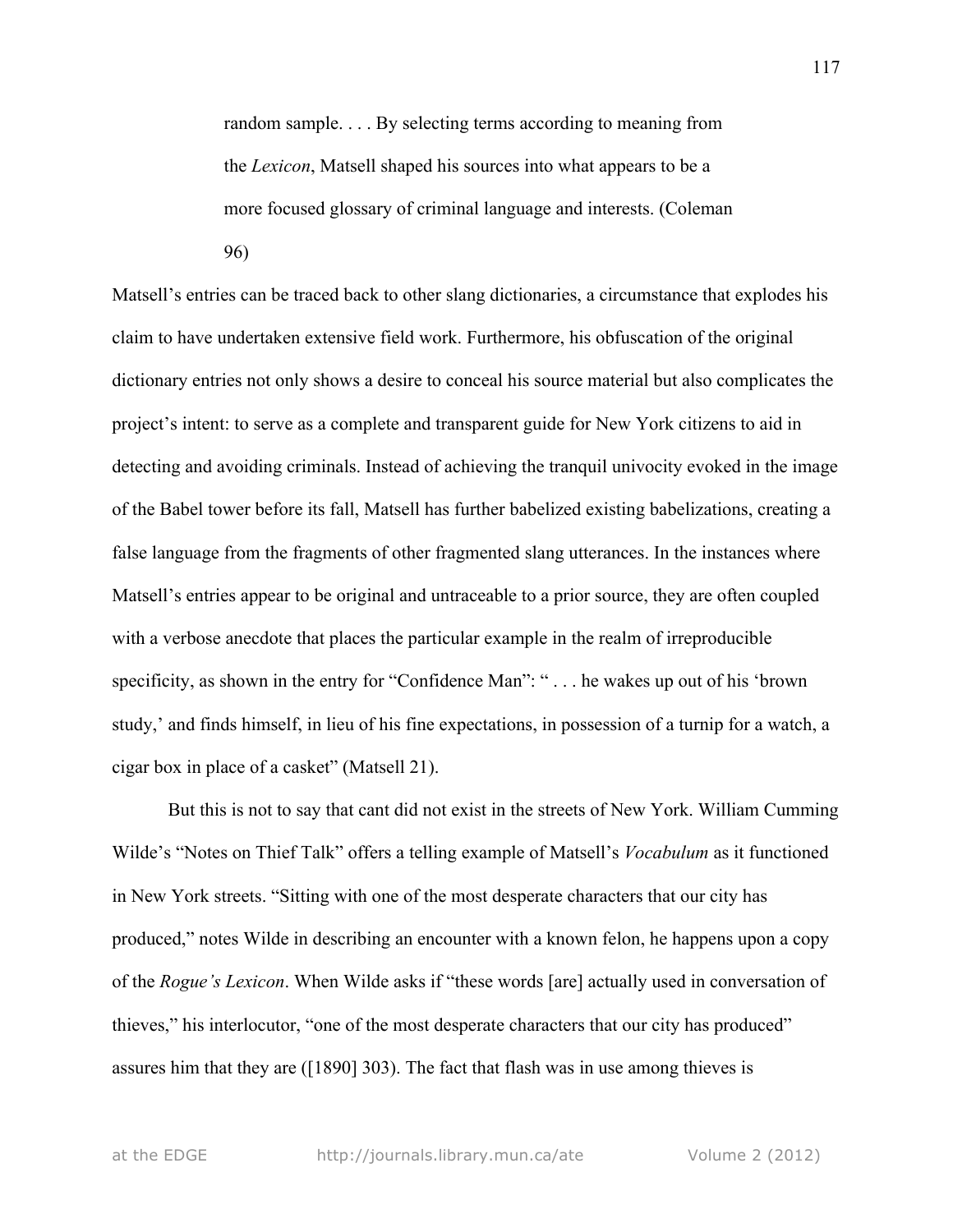undeniable, but Matsell's framing of it as a single, self-sufficient language is the source of the problem. As Coleman notes, "Slang is usually short-lived, and often belongs to a specific age group or social clique" (Coleman 1); just as a language evolves, so does deceptive jargon. In introducing her study of the many cant dictionaries, Coleman emphasizes that "the boundaries between these types of language cannot be clearly defined, and individual terms move easily between categories as they are adopted by new sets of speakers" (2). Even Matsell admits to this overlap of language, as he states that even "the elite of the Fifth Avenue pay homage to [cant words'] worth by frequently using them to express thoughts" (Matsell v), though he tries his best to cover up this linkage between cant and the elite of society.

In another article on cant language, Wilde remarks that "Thieving without secrecy could hardly exist. Thief talk was invented to secure this" ([1889] 301). As its intention is to obscure the truth from potential witnesses, "changes in its words are frequently made" (301). Wilde's explanation of the lithe nature of the dialect defies Matsell's claim to have captured a static criminal language. To presume that any documentation of a language is sufficient is to ignore the manner in which language itself operates and evolves, a fact outlined by Wilde:

> This is the history of all tongues; the more degraded does not often appropriate the language of the more cultivated, while the latter borrows from the former without stint or measure; and our English is no exception to the rule. Indeed, much of our existing slang was once Cant, and one is oftentimes puzzled to distinguish the one from the other.  $\ldots$  (303)

Language evolves through usage; it is active and resists permanent confinement in documentation. Considering the purpose of cant, a language designed to manipulate perceptions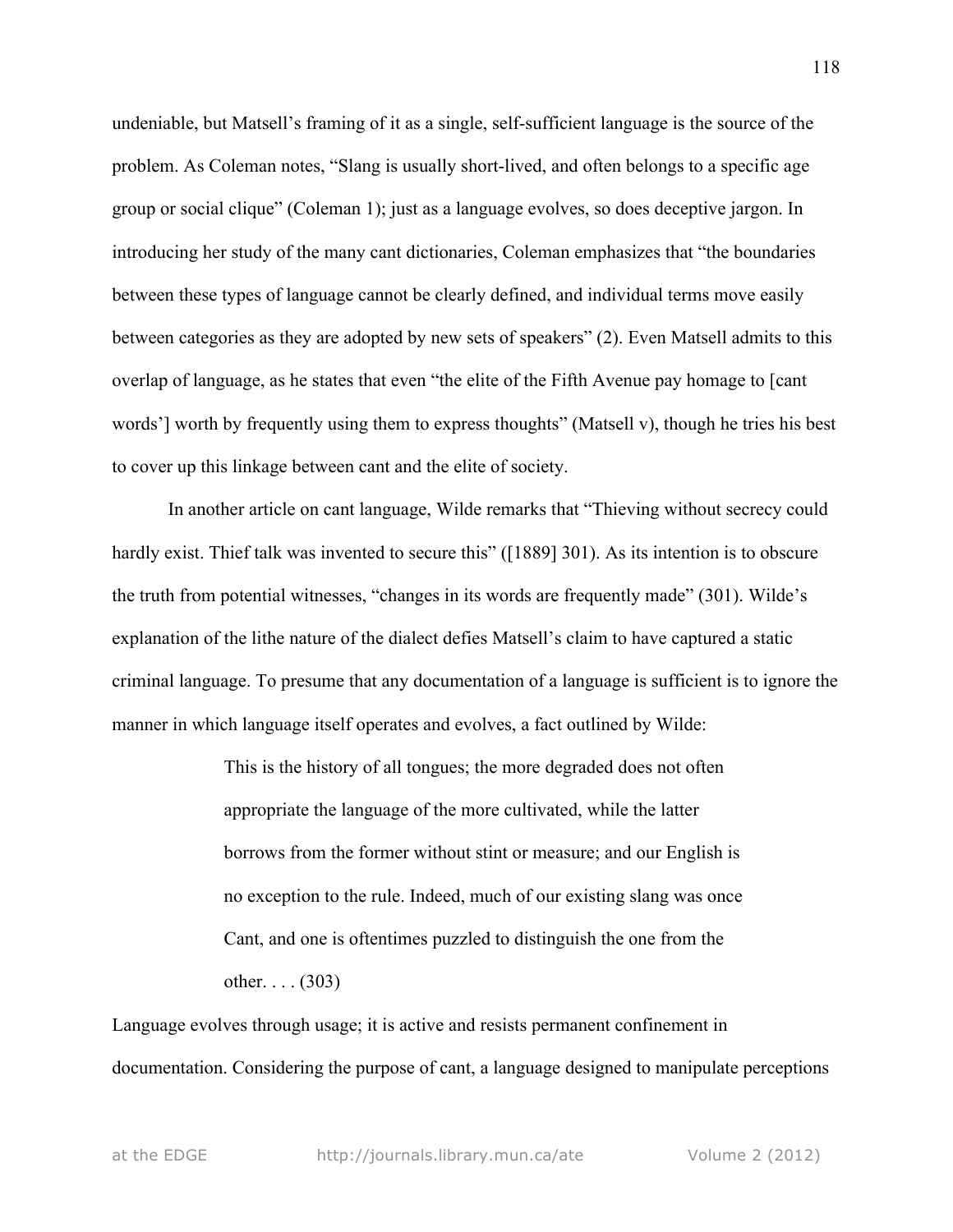must continually evolve in order to maintain its efficacy as deception. This fact, coupled with Matsell's plagiarism of the *Lexicon Balatronicum*, indicates an artifact both falsified and fallacious. More than documenting any secret language, the *Vocabulum* attempts to attach a system of pure linguistic signification to a particular social class in an effort to polarize the city between its good and bad citizens. The *Vocabulum* symbolically functions as a Tower of Babel, one reconstructed to obtain leverage in a battle between rival police forces in a city undergoing massive social unrest. By singularizing the criminal element via language, Matsell makes visible the hidden world of crime by oversimplifying criminal slang. In this reductionist manner, Matsell declared criminality translatable.

AS SOON AS THERE IS LANGUAGE, GENERALITY HAS ENTERED THE SCENE…

In Derrida's disintegration of the concept of pure translation, the Babel myth takes on further significance:

> Translation becomes the law, duty, and debt, but the debt one can no longer discharge. Such insolvency is found marked in the very name of Babel, which at once translates and does not translate itself, belongs without belonging to a language and indebts itself to itself for an insolvent debt, to itself as other. Such would be the Babelian performance. (Derrida 199)

Cant is born of all other languages: it borrows, modifies, and obscures recognizable words from various sources in order to disguise criminal activity. But all language follows a similar trajectory, as it is continually modified within various discrete groups. Furthermore, language evolves with time, as meanings are modified and appropriated as words are handed down from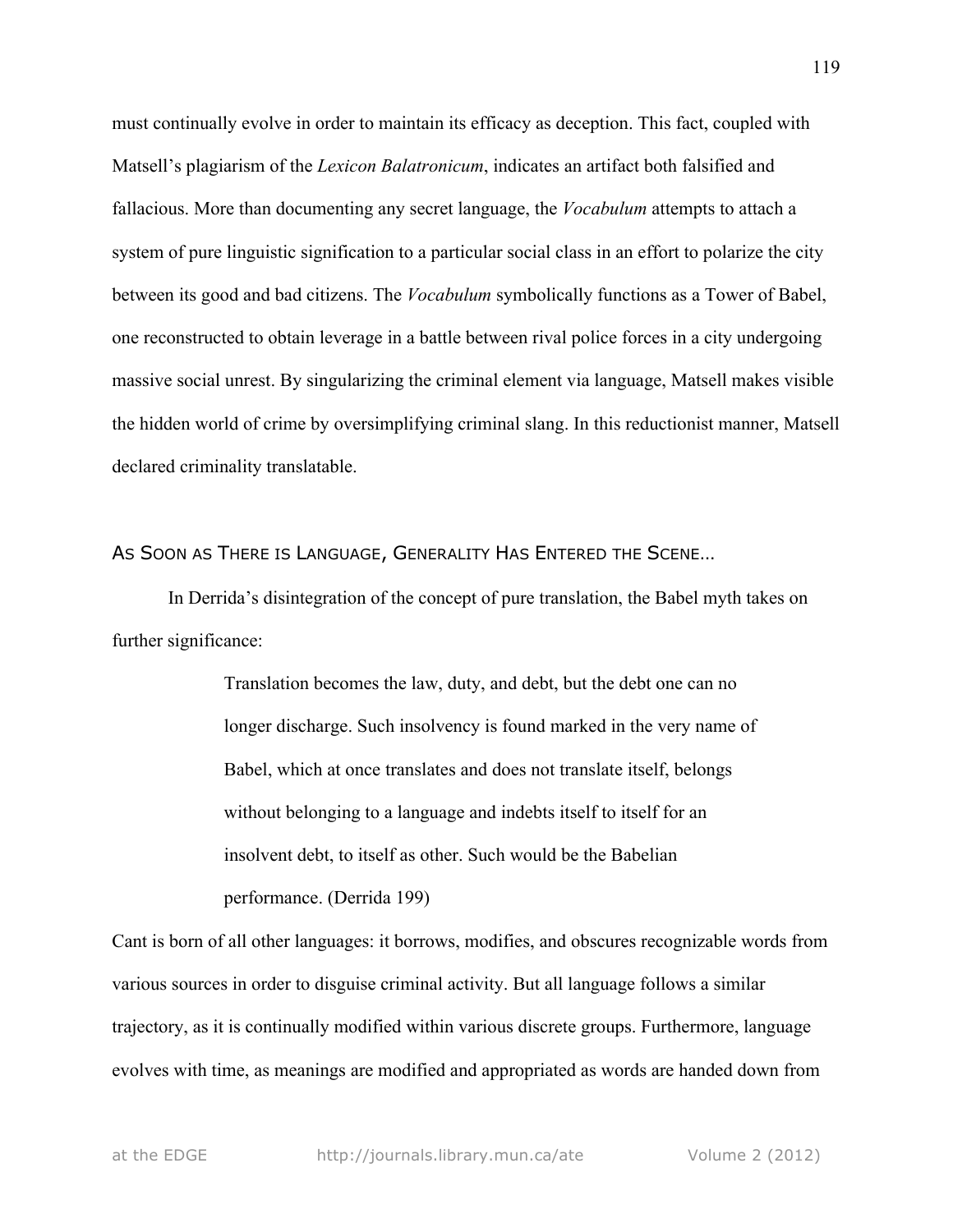generation to generation. Language is continually manipulated to obtain relevant and meaningful expression. *Genesis* describes society prior to the fall of the tower as harmonious in terms of mutual intelligibility of language: "the people is one, and they have all one language" (*Genesis* 11:6). But this one language is the very word of God, provided by him and taken away by him. To insinuate that one has access to such a language, to such singular presence of meaning, is to usurp the authority of God, to be at once of the linguistic structure and yet beyond it, capable of translating it entirely and monitoring its innumerable shifts. To compile a lexicon is to attempt to delineate a specific temporal occurrence of a necessarily evolving language. To claim to capture a global language is to play the impossible role of linguistic god—a critique of all dictionary projects that is particularly fitting for *Vocabulum*.

The recurring image of the Tower of Babel in nineteenth-century American literature and its ideological reflection in the desire for linguistic singularity in Matsell's *Vocabulum* illustrate an underlying desire not only to transcend the general chaos present in a burgeoning metropolis but also to link the chaotic criminal element to a confused and foreign tongue. Matsell's efforts represent an attempt to distance the general population from the common criminal via language, an obvious indication of social difference and cultural origin. Like all dictionaries or lexicons, Matsell's *Vocabulum* not only collects terms and translations but also designs a people: in this particular instance, a design that aimed to debase and unify the element of illegal activity the world over. The fact that his sources were borrowed and travestied and that no legitimate research went into the construction of this catalogue reveals the desire to distance the criminal from the common citizen and simultaneously to blame unlawful occurrences on a foreign, specifically un-American group. *Vocabulum* unifies the illusory enemy and creates a globespanning "other," one for the common law-abiding citizen to fear and avoid. In fact, the content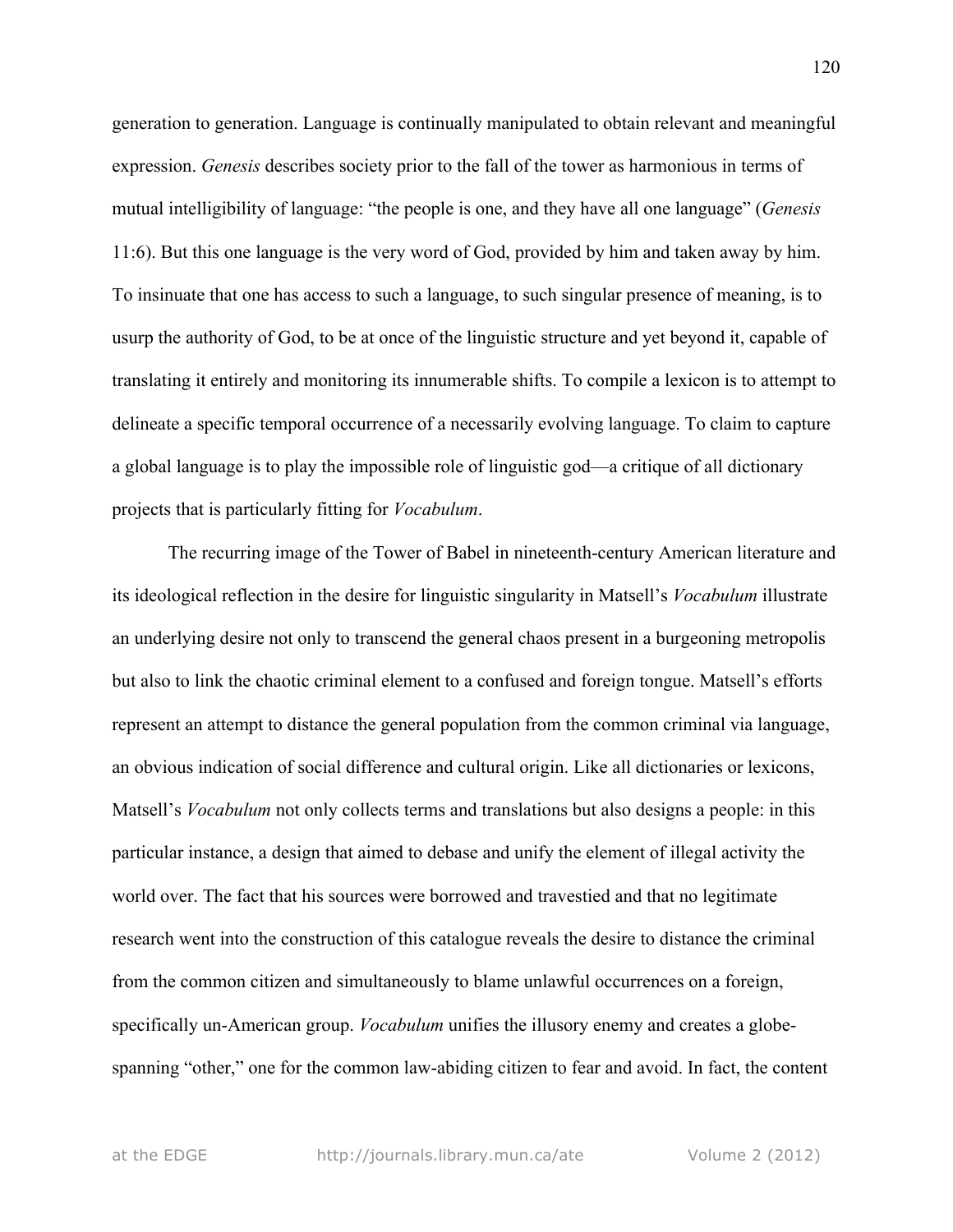of the *Lexicon* is irrelevant: the simple production of such a collection insinuates that the police in charge of civil order is capable of penetrating a global, organized force of criminal activity, deciphering their attempts to hide by distributing their words, practices, appearances, and mannerisms to all. The book itself symbolically becomes a Babelian reconstruction without having to live up to its claims. Its use ultimately led to disillusionment among officers and citizens alike, but for a period of time in the mid to late 1800s, the *Vocabulum* stood as proof that criminality was a trait of a community, and the law was more than capable of rendering it manageable. More than mutual understanding and harmonious existence, Babel symbolizes the desire to transcend and control human interaction: Matsell's Babelian offering to the people of New York serves as an attempt to condense human interaction and the nebulous organism that is language.

Cant is defined as a language peculiar to a specified group or profession that is often regarded with disparagement. Tinged with insincerity, it is linked to a class, a segregated section of social discourse. It is the private language of the underworld: circuitous and hypocritical, it describes a language skillfully constructed to elude detection or to confuse eavesdroppers. It is derived from the Latin *cantare*: translated, "to speak." And notably, the cant language evolved in its various forms not unlike other more "respectable" languages. But *cantare* also means to sing, like the idyllic vision of city-wide vocal harmony that Child spoke of in her letters—harmony that the listening soul can perceive above the din of the tumultuous world. Matsell claimed to have been one such soul—or, more appropriately, the soul that categorized the din itself and thereby filtered discordant elements of the metropolitan choir. But the *Vocabulum* itself defines cant as "a gift, to give": the specious gift that Matsell gave New York, more akin to a trojan offering; a hobbyhorse on which Matsell hung his myopic perception of society along with his